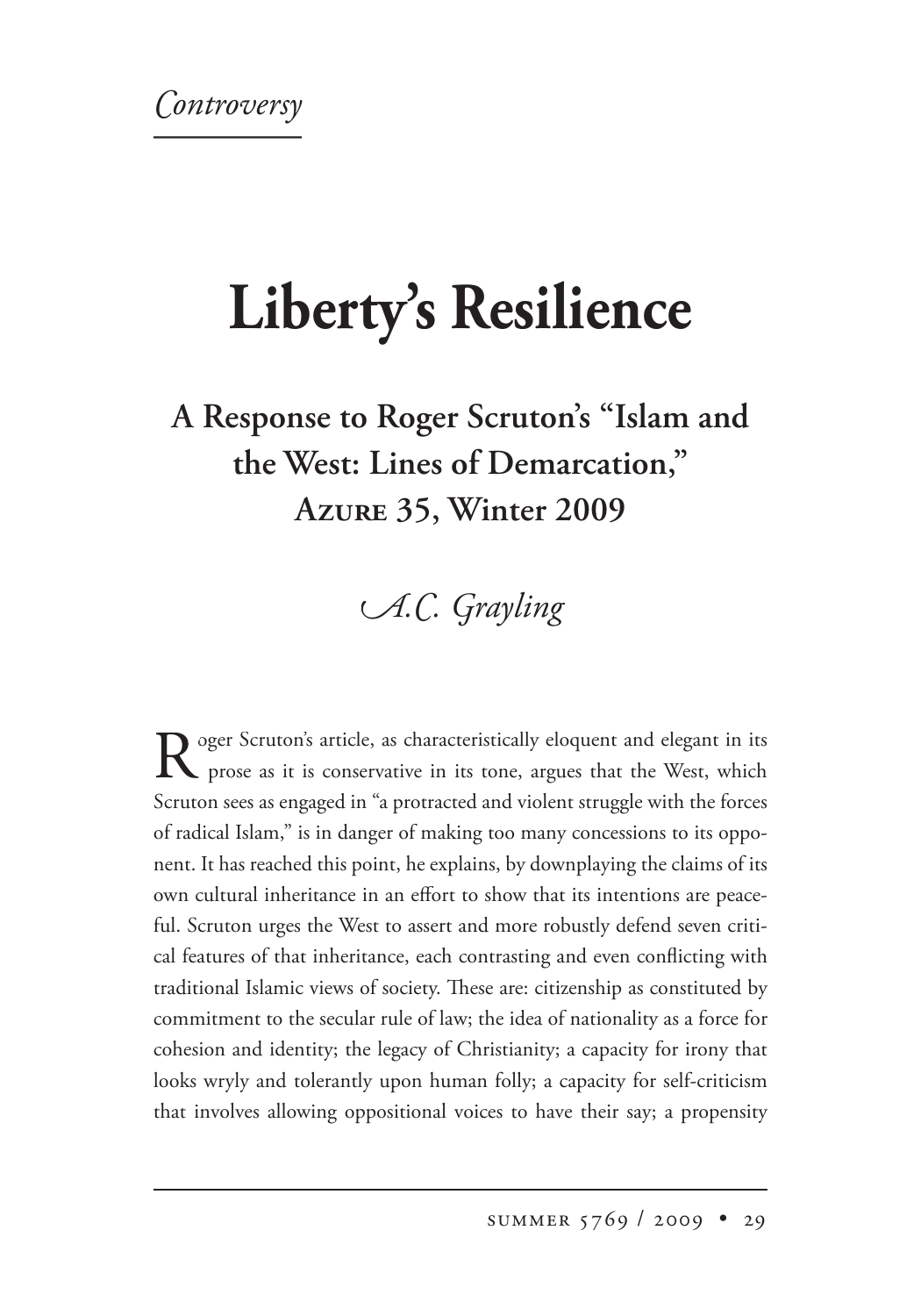to form free associations with representative forms of governance; and the consumption of alcohol.

Before responding to these points, it is important to adjust the perspective in which they are seen. Scruton's remark that "the West today is involved in a protracted and violent struggle with the forces of radical Islam" is conjoined at the outset with his view that Westerners have lost confidence in their own way of life as a result of a cultural decline that began with the end of the Vietnam War. There are two problematic points here. The first is that Islam is now itself a major Western religion, as a result of the immigration to Western states of significant numbers of people from Muslim countries, together with their relatively high birth rates. Accordingly, the curious hybrid of a geography versus a religion denoted by "Islam and the West" sounds increasingly odd and obscures the fact that the majority of Western Muslims accept many of the "critical features" of the Western comities of which they are now citizens. This is notably true in the United States.

Moreover, Islamists are a minority of Muslims, especially in Europe and North America. Among Islamists, too, an even smaller minority are extremists who seek to achieve their ends through violence. The more intelligent among these latter must know that they are not going to succeed, and therefore the criminal acts of mass murder they perform and continue to seek to perform have to be seen as expressions of resentment, frustration, impotence, and futility; a desire to lash out and cause hurt—very like the behavior of a petulant child, though writ horrifically large. Accordingly, it over-dignifies matters to describe "the West" as locked in a "struggle" (curiously, a word Scruton elsewhere claims to dislike) with radical Islam. The murderous fringe of political Islam is dangerous because of its zealotry and disdain for human life, but opposing, containing, or trying to defeat it is a matter of a twofold strategy of policing on the one hand and seeking to solve the problems that cause it on the other—most of which (and here Scruton is quite right) are inherent to the political and social culture of Islam itself.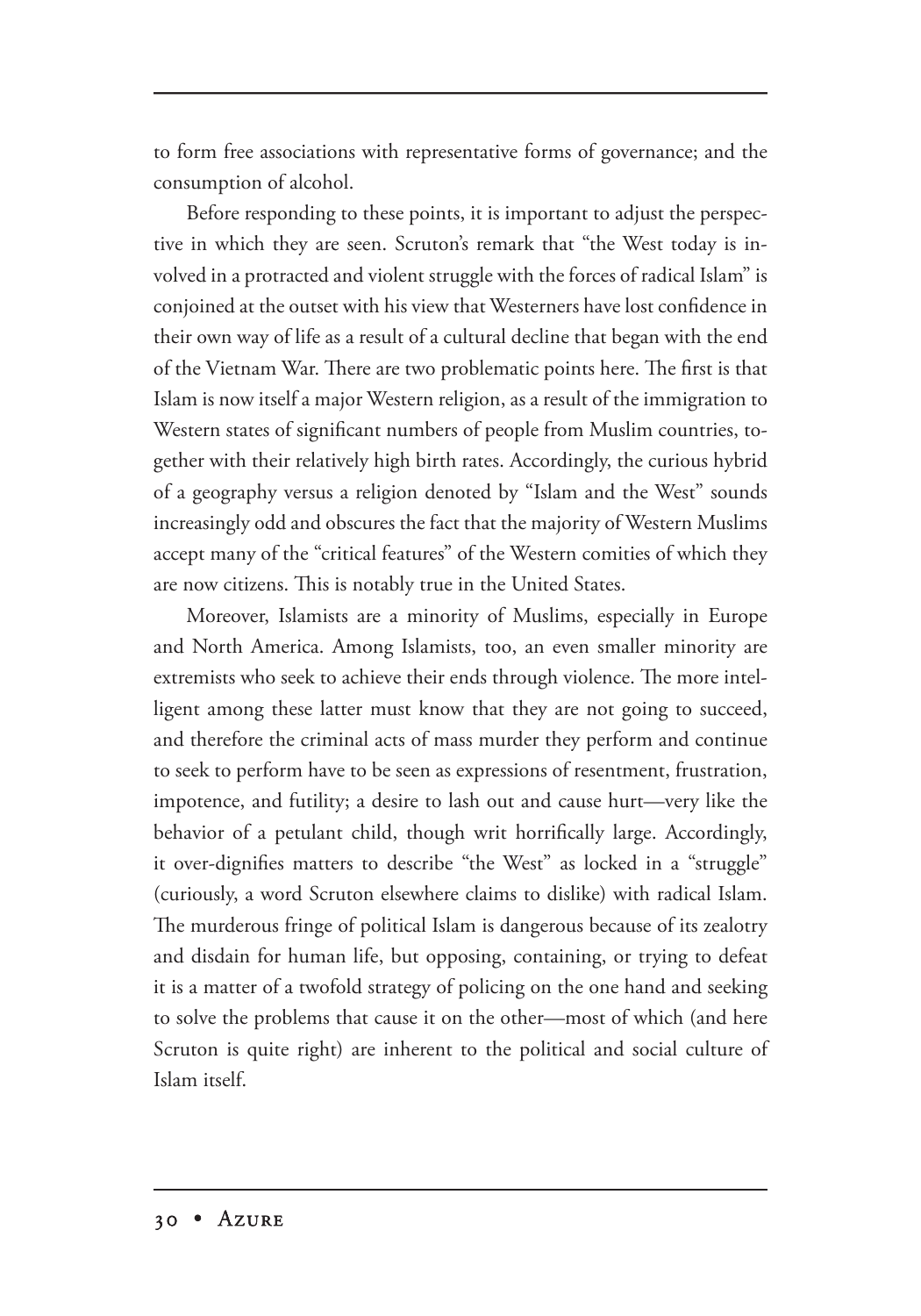The second problem of perspective lies with Scruton's belief that the changes that have occurred in his own and other Western countries during his lifetime represent a decline in a variety of standards and commitments. This is the conservative's standard complaint and regret, prompted as much by a form of nostalgia as by adherence to reflective criteria of the good, the right, and the valuable. Conservative thinkers are of course right in some respects, notably in the case of the decline of educational standards, but they are wrong in thinking that those respects are *all* respects, and in not recognizing the emergence of new positives required by a new world.

Finally, I do not recognize what Scruton describes as a "loss of confidence" in Western values and in the central features of its inheritance, such as the rule of law, respect for liberties and rights, pluralism, individual autonomy, and secularism. These are robust features of the West, as evidenced by the powerful opposition to government efforts in the United Kingdom and the United States to cut corners on civil liberties in an effort to enhance antiterrorist and anticriminal security. The American Civil Liberties Union, for example, has won a number of cases against the American government (under the second Bush administration) in connection with warrantless surveillance, and in the United Kingdom a barrage of criticism from all quarters of the political spectrum together with national campaigns has obliged the government to resile from legislation that compromises aspects of civil liberties. This is evidence of a robust liberal culture, not of decay.

There remains, however, much to agree with in some of what Scruton says. I agree with him about the importance of the rule of secular law, about self-criticism, and about the admission of oppositional voices to the public discourse, which goes together with our adversarial method in law and public debate. I agree with him about citizenship as a relation of rightsbearing individuals to the surrounding society, of which they are members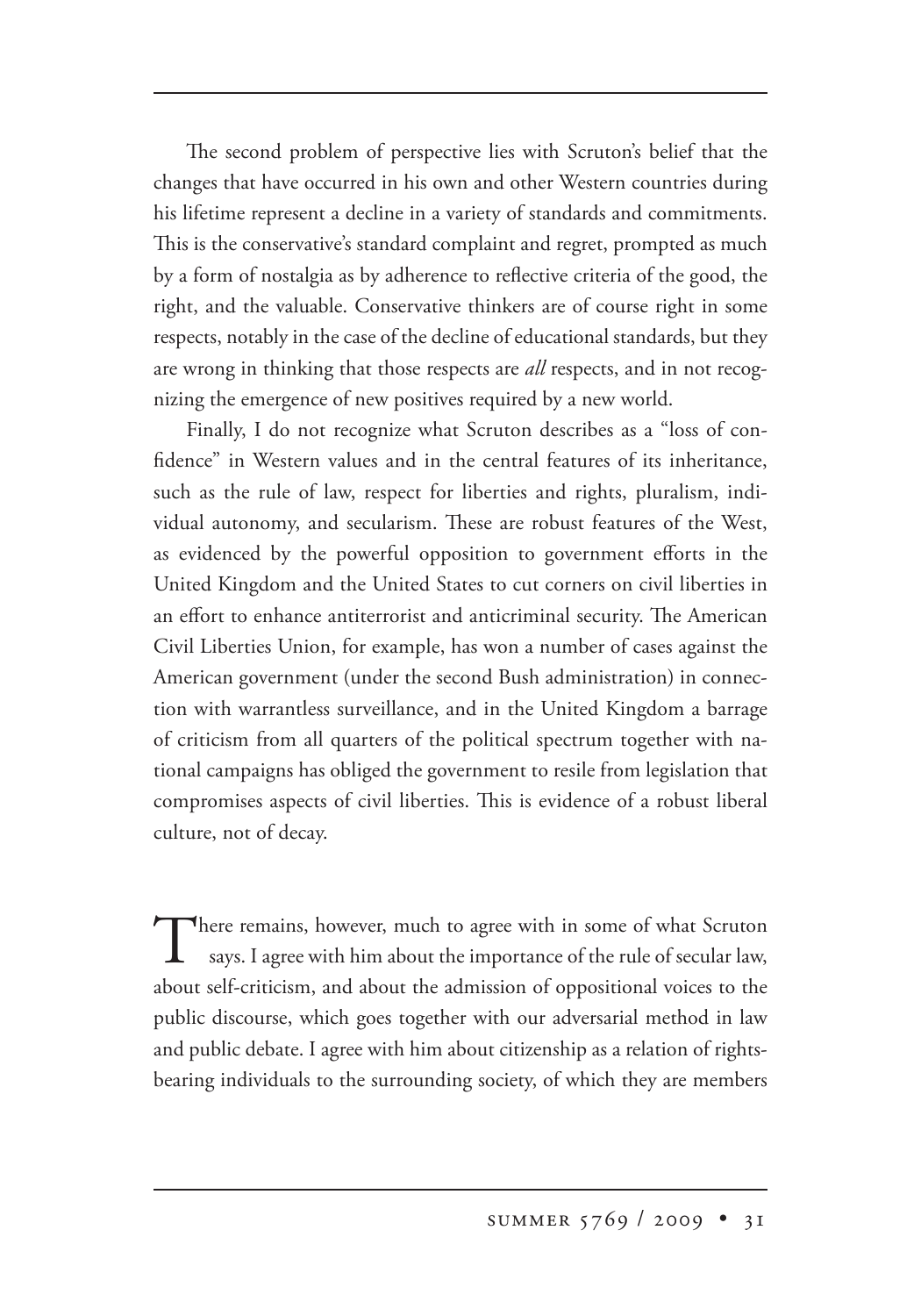by consent and commitment. I agree also about the importance of the lack of conformity, most notably of enforced conformity, in the West, which allows for variety, choice, and freedom in individual lives. By the same token, the absence of these positive factors in Islamic societies is part of the problem that a Western critic of these latter finds in them.

Now, I think the article ends in a form of intellectual bathos when Scruton attributes to drink—by which he means alcohol and, as a connoisseur of wine, no doubt wine—the sociability and collegiality of Westerners. If it were true that we could really single out just one aspect of social practice that underlies so large a matter as the diversity in collegiality of Westerners; and if it were true that this aspect is in truth the practice of imbibing liquids, then why not tea, or merely water? Does Scruton really mean to suggest that the toxic effects of alcohol on the brain, with its resulting lowering of inhibitions, are the basis of Western civilization? I suspect he does, for he means to denote the ease, informality, and sociability of many interactions among Westerners, which in turn allows for opportunities and innovation. It is true enough that this can happen at cocktail parties, but it happens in a wide variety of other settings as well, and even in what would normally count as more formal settings, such as business meetings and seminars. The truth is that relaxed attitudes toward socializing and the use of alcohol are merely features of a much more open and labile tradition of socializing, which includes something else with which the Islamic world traditionally struggles: relations, and especially sexual relations, not least among young unmarried adults. Restrictive attitudes toward socializing, alcohol, sex, and relations between men and women generally impose limitations on Islamic societies that are largely absent from Western societies, and the forms of mobility that the latter allow accordingly prove more creative and responsive. If this is what Scruton intends to express, he is right here, too.

Where he is quite wrong, however, is in extolling the supposed virtues of nationalism, and in attributing to the Christian inheritance of what historians now call "Greater Europe" (intended to include North America and Australasia) some of what currently defines Western polities. In this latter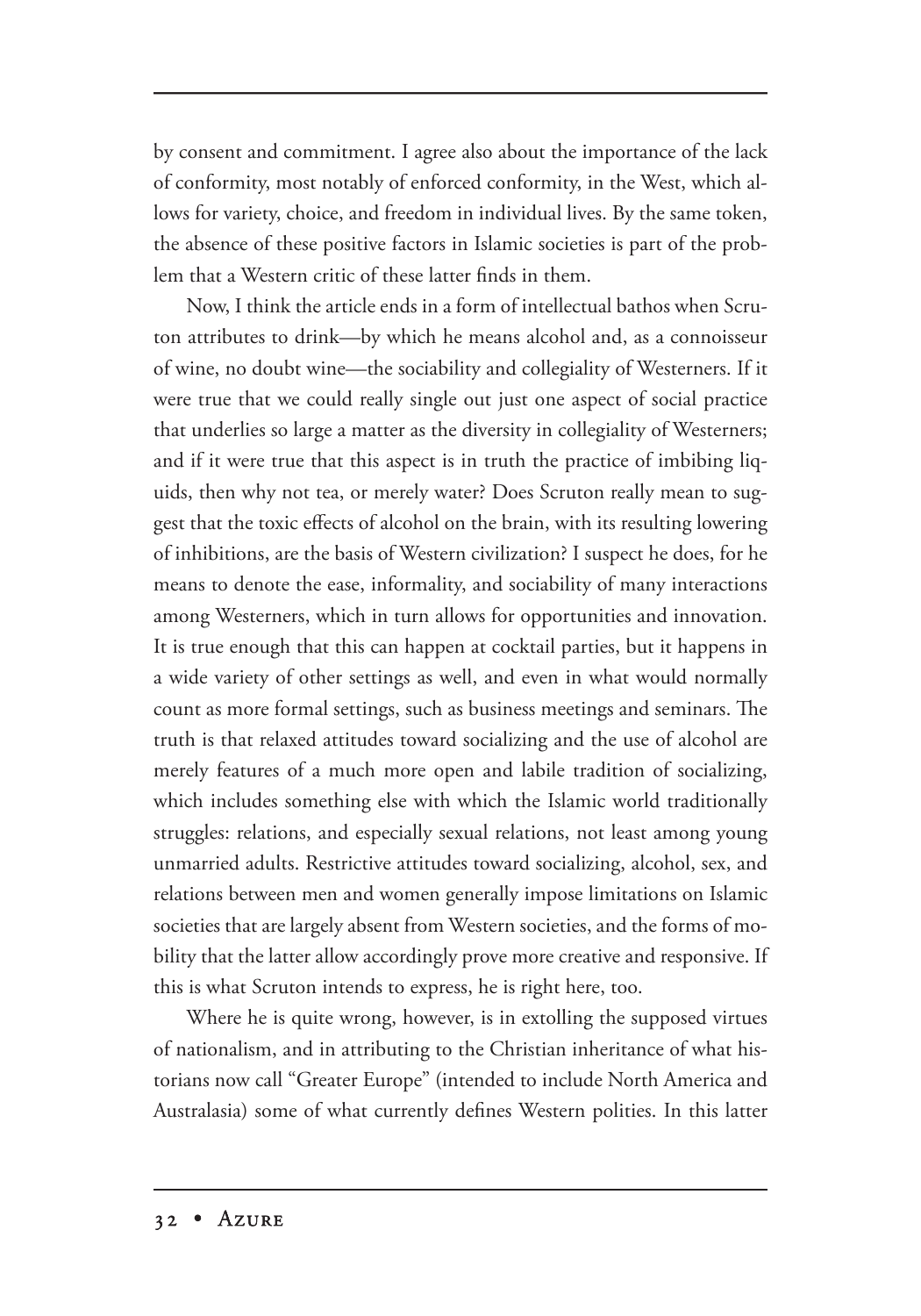regard, he confuses questions about the history of such aspects of Western civilization as its traditions of art and music with the socio-political organization that has emerged expressly in *opposition* to the monolithic models of pre-modern times, in which the Church and absolute monarchies, in mutually supportive ways, exercised hegemony over peoples kept educationally and economically subordinate. Secularization of society was effected by breaking the stranglehold of the churches. One cannot claim, as Scruton and some others try to do, that the pluralism and secularity of modern Greater European societies owes anything to Christianity other than what was necessary to fight against its effect on individual and communal life. The paradox of the United States is instructive here: A robustly secular polity exists because the various sects that founded the North American colonies desired their independence from each other and any secular power. Hence, they created a non-religious (*a fortiori*, a non-Christian) model state to that end.

As for nationalism, the very idea is condemned by its relatively brief history. Almost all the evils of war, ethnic conflict, outright racism, and concocted divisions and differences between people in European history since the Treaty of Westphalia in 1648 can be laid squarely at its door. There is scarcely any border in the world that was not drawn in blood and that encloses only a single ethnicity, language, culture, and tradition—unless it is small in population and backward or remote. Accordingly, "nations" are artificial hybrids produced by strife. The merest acquaintance with history shows not only this but also that supranational or larger-scale units have many advantages of the kind that the United States, the Chinese land empire, not a few of the empires in history from the Roman to the British, and the still-emerging European Union exemplify at their best, with all their advantages of scale, diversity, and resources. We need only consider the case of the United States: It is in effect a supranational state, a federation both in political organization as in peoples, cultures, languages, and traditions. Its scale and embrace explain its success to date. If Europe were similarly federated, it would further garner the benefits of scale; until now, it continues to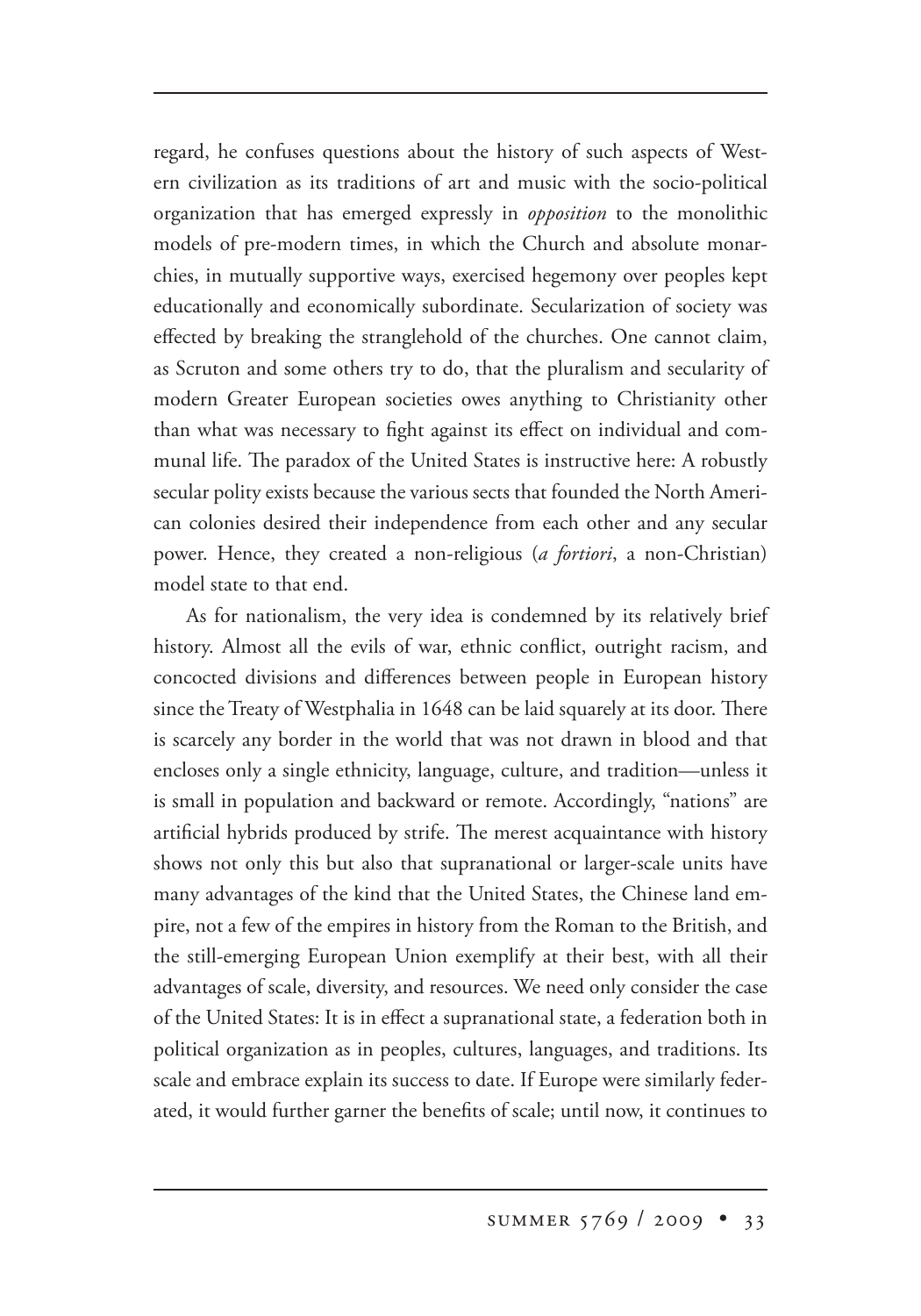have the small-minded attitude toward nationalism that is its problem, not its solution. Indeed, nationalism and the efforts of religious groups to regain influence are among the difficulties from which the modern West chiefly suffers. On these points, therefore, Scruton's thesis must be rejected.

The incoherence of Scruton's thesis is still more conspicuous in the case of secularism. The secular dispensation can readily be, and typically is, a pluralistic one; a society dominated by a religion or its cognate, a monolithic political ideology such as Soviet or Chinese communism, cannot by definition be pluralistic. In secular pluralist societies, many different civil society organizations can flourish, meeting the variety of needs and interests that human nature richly exhibits; in monolithic cultures, by contrast, of which Islam is one, there is too little tolerance for such agencies existing outside the purview of the faith and its influence on the state. That is a deep part of the problem with Muslim societies.

But secularism, which Scruton rightly praises as the condition also of an order in which the rule of law can flourish impartially and by the consent of those who obey it for their own benefit, is the result of the struggle *against* the domination of the Church and Church-backed autocratic power. Indeed, the power of both Church and absolute monarch is arbitrary: It is precisely what the rule of law is not, by intent. Note, too, that there had to be a struggle between crown and common law before the latter won: Charles I thought himself above the law, as did most monarchs of his own and previous ages. Here, too, the secularizing, democratizing spirit had to be roused to achieve the freedom of individuals and the better ordering of society.

Europe before Westphalia was Christendom, as today's Islamists think of the Islamic world as Islam: not a place, but a state of faith. This is one of the many ways in which it is possible to describe Islam as reprising the stages of development in societies that were once predominantly Christian: It has yet to have a religious reformation that enables people to see the Koran and the hadith as bound by their time and circumstances, and at the very least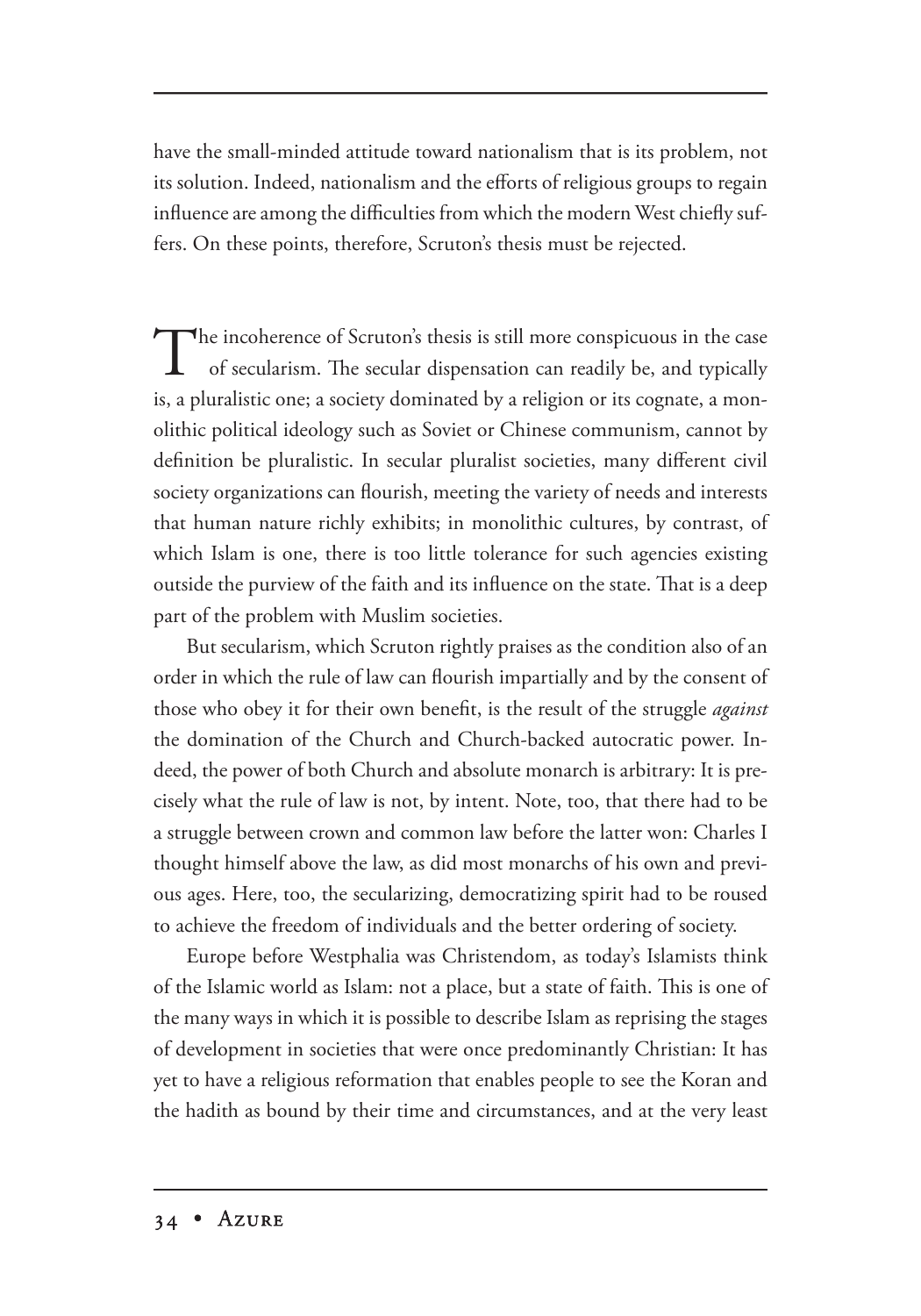requiring reinterpretation or refreshed application to the conditions of the present. Muslims in non-Muslim-majority countries have to accept pluralism, secularism, and the rule of secular law in return for the benefits of the society to which they have emigrated—precisely in search of the benefits that these factors produce. They have to accept that the nature of the public debate in Western societies is such that ridicule, mockery, satire, disagreement, and differences in point of view and allegiance are the very stuff of the fabric of our societies. These things protect freedom of expression and autonomy of choice, values that lie at the heart of what we see as creating the possibility for good lives. Muslim immigrants even have to see the effect of relatively marginal matters: For example, in the West to cover your face is to hide something, to be a robber or a suspicious person. Halal slaughter of animals upsets Western views about decent treatment of animals. These are divisive though most of the time relatively minor matters, and there is a sharp asymmetry in what Westerners tolerate about Muslim practices in their midst, and what visitors to, say, Saudi Arabia are permitted to wear, drink, or do in public, and even whom they are allowed to meet and in what circumstances. Here we see a liberal and open society contrasted to a restrictive and limited one, an encounter unhappily reprised even when refugees from the latter arrive in the former to benefit from it, but nonetheless bring some of their own restrictions and anxieties with them, and eventually some of the associated problems, too. Dealing sympathetically with this issue is one of the necessities of dealing with the larger problem.

But as to Scruton's prescription for overcoming terrorism—by Christian forgiveness? This is touching almost to the point of naïveté. The West's response to the more violent forms of Islamism, whether homegrown or imported from abroad, has been, as noted above, to march on two legs: by treating it as criminal activity, for that is what the means it chooses amount to, and by seeking to meet the root causes of the resentments and anxieties that foster it. For this, a deeper analysis is needed of the aetiology and nature of the more aggressive wing of Islamism. It has long roots: back to the formation of today's Middle East at the end of World War I,